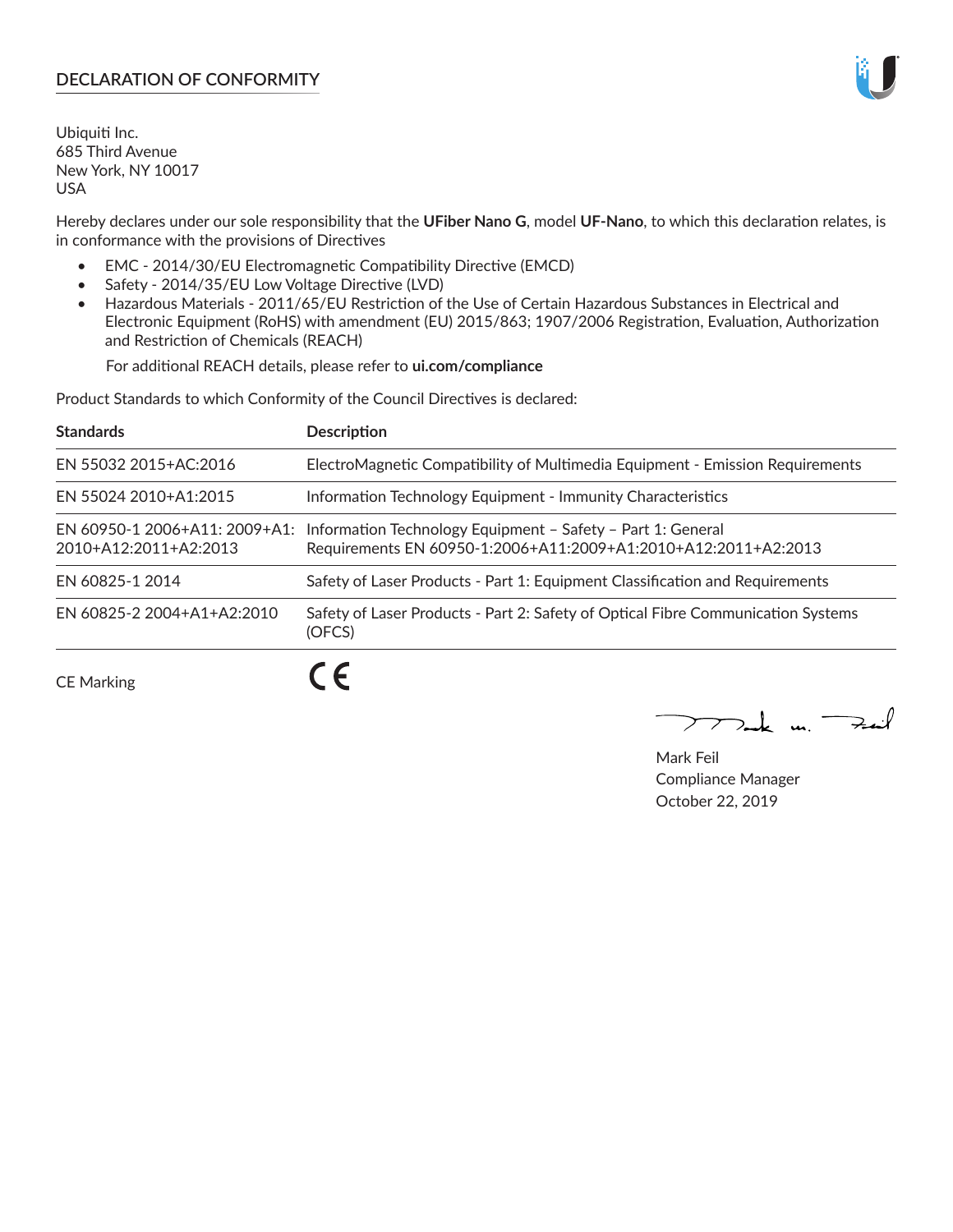# **DECLARATION OF CONFORMITY**



### **български** [Bulgarian]

С настоящото Ubiquiti декларира, че това устройство UF-Nano е в съответствие със съществените изисквания и други приложими разпоредби на Директиви 2014/30/ЕС, 2014/35/ЕС.

### **Hrvatski** [Croatian]

Ubiquiti ovim putem izjavljuje da je ovaj uređaj UF-Nano sukladan osnovnim zahtjevima i ostalim bitnim odredbama Direktiva 2014/30/EU, 2014/35/EU.

# **Čeština** [Czech]

Ubiquiti tímto prohlašuje, že toto UF-Nano zařízení, je ve shodě se základními požadavky a dalšími příslušnými ustanoveními směrnic 2014/30/EU, 2014/35/EU.

## **Dansk** [Danish]

Hermed, Ubiquiti, erklærer at denne UF-Nano enhed, er i overensstemmelse med de væsentlige krav og øvrige relevante krav i direktiver 2014/30/EU, 2014/35/EU.

## **Nederlands** [Dutch]

Hierbij verklaart Ubiquiti, dat deze UF-Nano apparaat, in overeenstemming is met de essentiële eisen en de andere relevante bepalingen van richtlijnen 2014/30/EU, 2014/35/EU.

### **English**

Hereby, Ubiquiti, declares that this UF-Nano device, is in compliance with the essential requirements and other relevant provisions of Directives 2014/30/EU, 2014/35/EU.

## **Eesti keel** [Estonian]

Käesolevaga Ubiquiti kinnitab, et antud UF-Nano seade, on vastavus olulistele nõuetele ja teistele asjakohastele sätetele direktiivide 2014/30/EL, 2014/35/EL.

### **Suomi** [Finnish]

Täten Ubiquiti vakuuttaa, että tämä UF-Nano laite, on yhdenmukainen olennaisten vaatimusten ja muiden sitä koskevien direktiivien 2014/30/EU, 2014/35/EU.

### **Français** [French]

Par la présente Ubiquiti déclare que l'appareil UF-Nano, est conforme aux exigences essentielles et aux autres dispositions pertinentes des directives 2014/30/UE, 2014/35/UE.

### **Deutsch** [German]

Hiermit erklärt Ubiquiti, dass sich dieses UF-Nano Gerät, in Übereinstimmung mit den grundlegenden Anforderungen und den anderen relevanten Vorschriften der Richtlinien 2014/30/EU, 2014/35/EU befindet.

### **Ελληνικά** [Greek]

Δια του παρόντος, Ubiquiti, δηλώνει ότι αυτή η συσκευή UF-Nano, είναι σε συμμόρφωση με τις βασικές απαιτήσεις και τις λοιπές σχετικές διατάξεις των οδηγιών 2014/30/EE, 2014/35/EE.

### **Magyar** [Hungarian]

Ezennel Ubiquiti kijelenti, hogy ez a UF-Nano készülék megfelel az alapvető követelményeknek és más vonatkozó 2014/30/EU, 2014/35/EU irányelvek rendelkezéseit.

### **Íslenska** [Icelandic]

Hér, Ubiquiti, því yfir að þetta UF-Nano tæki er í samræmi við grunnkröfur og önnur viðeigandi ákvæði tilskipana 2014/30/ESB, 2014/35/ESB.

### **Italiano** [Italian]

Con la presente, Ubiquiti, dichiara che questo dispositivo UF-Nano, è conforme ai requisiti essenziali ed alle altre disposizioni pertinenti delle direttive 2014/30/UE, 2014/35/UE.